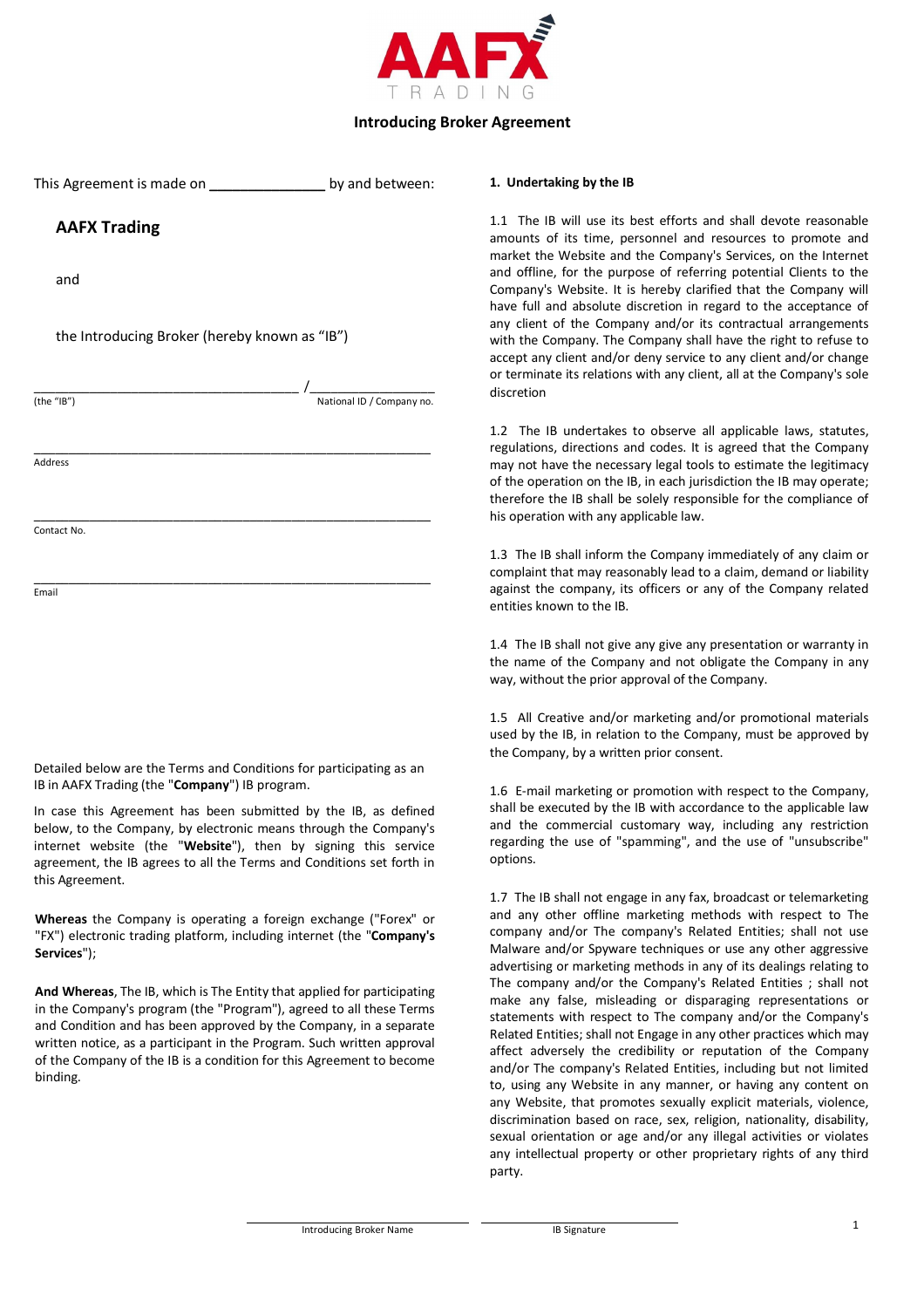

#### 1.8 Advice

1.8.1 The Company does not advise its clients about any trading action or non-action, and any tax consequences. The Company may provide or publish general market information, advice or recommendations. By doing so, the Company give no representation, warranty or guarantee as to their accuracy or completeness or as to the trading and/or tax consequences of any trade. Also, the provision of such information is incidental to the Client's relationship with the Company and provided solely to enable the Client to make independent decisions;

1.8.2 In the event that the IB provides such information to a Client, the IB shall have full responsibility towards the Client and the Company shall not be responsible towards the Client in any way, including, without limiting, for the profitability of such information, losses, costs, expenses or damages suffered by the Client arising from any inaccuracy or mistake in any such information.

1.9 The IB shall act in loyal and faithful manner toward the Company and avoid any conflict of interest towards the Company.

### **2. Company's Logo and Creative**

2.1 The IB may display the Company's logo, trademarks and any other creative provided by the Company (all shall be referred to as the "Creative"), on the IB Websites, solely for the purpose of marketing and promoting the Company and the Company services during the term of these Terms and Conditions, or until such otherwise instructed by the Company. It is clarified that the IB shall have no right in any of the Creative provided by the Company.

2.2 During the term of this Agreement and following the termination of this Agreement, the IB shall always maintain the reputation and good-name of the Company.

### **3. Consideration**

The IB shall be entitled to receive Consideration as set forth in Schedule 1 attached hereto.

### **4. Termination**

4.1 Term - These Terms and Conditions shall be to in effect from the Date the Company has approved the IB by a written notice as described above.

4.2 Termination - The Company may terminate these Terms and Conditions at any time, with or without cause, effective immediately upon written notice to IB. The IB may terminate these Terms and Conditions at any time, with or without cause, with a 30 days prior written notice to the Company. 4.3 Consequences of Termination.

Upon expiration or termination of these Terms and Conditions:

4.3.1 The IB shall immediately cease displaying the Creative on any Website or otherwise.

4.3.2 All rights granted to the IB hereunder will immediately cease, Except for the IB right to compensation on a "Revenue-Sharing" basis (as described in Schedule 1), as may become due to the IB pursuant to terms and conditions of these Terms and Conditions, during the three (3) month period immediately following the effective date of termination of these Terms and Conditions. Despite the aforementioned, In the Event that these Terms and Conditions was terminated due to breach of these Terms and Conditions by the IB or due to failure of the IB to perform according to the Company's commercially reasonable instruction with regard to the execution of the IB obligation described in these Terms and Conditions, then the IB shall have no right for any consideration.

4.3.3 The IB shall immediately return to the Company all property of Company in its possession or control (including all Creative and all Confidential Information).

### **5. Proprietary Rights**

All software, documentation, hardware, equipment, devices, templates, tools, documents, processes, methodologies, knowhow, Creative, websites, and any additional intellectual or other property used by or on behalf of the Company or otherwise related to the Company, together with all copyrights, trademarks, patents, trade secrets and any other proprietary rights inherent therein and appurtenant thereto (collectively, "Company Property") shall be and remain the sole and exclusive property of the Company. Parties explicitly agree that clients and potential clients contact details and any other information shall consist as the Company's Property.

#### **6. Confidential Information**

6.1 Confidential Information Shall include, but shall not be limited to, any and all information associated with the other Party's business and not publicly known, including, the contents of these Terms and Conditions, specific trading information, technical processes and formulas, source codes, , product designs, sales, costs, and other unpublished financial information, business plans and marketing data, is confidential and proprietary information, whether or not marked as confidential or proprietary. Parties agree that no Entity shall be entitled to use the database of Clients for purposes not related to these Terms and Conditions.

6.2 Each Party agrees to use the other Party's Confidential Information solely as necessary for performing its obligations hereunder. Each Party agrees that it shall take all reasonable steps, at least substantially equivalent to the steps it takes to protect its own proprietary information, to prevent the duplication,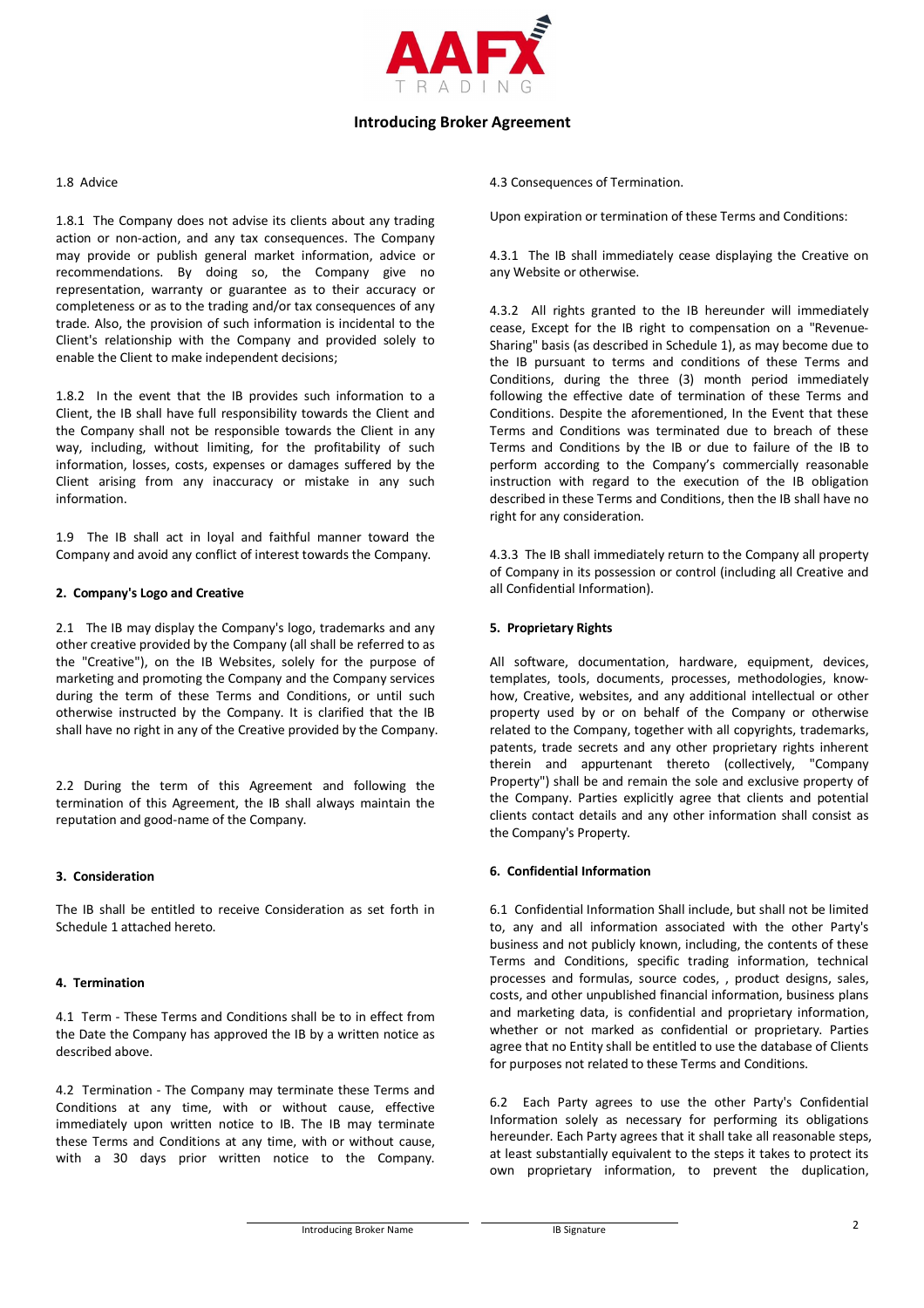

disclosure or use of any such Confidential Information, other than by or to its employees, agents and subcontractors on a need to know; as required by any law, regulation, or order of any court of proper jurisdiction over the Parties.

6.3 Confidential Information shall not include any information which is: (i) in the public domain, or is already known by or in the possession of the non-disclosing Party, at the time of disclosure of such information; (ii) is independently developed by the nondisclosing Party without breaching any provisions of these Terms and Conditions; or (iii) is thereafter rightly obtained by the nondisclosing Party from a source other than the disclosing Party without breaching any provision of these Terms and Conditions.

6.4 The IB shall keep secret, at all times, all customer lists, Leads, potential and/or prospective customer lists, names, addresses and other information regarding customers, leads and prospective customers of the Company. during the Term of this Agreement, and after the termination of this Agreement, the IB shall not, directly or indirectly, disclose the Clients and Potential Clients details to any third Party, and shall not, directly or indirectly, solicit Clients to terminate their business relationship with the Company.

### **7. DISCLAIMER OF WARRANTY**

THE COMPANY MAKES NO WARRANTIES HEREUNDER, AND THE COMPANY EXPRESSLY DISCLAIMS ALL WARRANTIES, EXPRESS OR IMPLIED, INCLUDING, BUT NOT LIMITED TO, WARRANTIES OF MERCHANTABILITY AND FITNESS FOR A PARTICULAR PURPOSE OF ANY OF THE COMPANIES SERVICES. WITHOUT LIMITING THE FOREGOING, THE COMPANY FURTHER DISCLAIMS ALL REPRESENTATIONS AND WARRANTIES, EXPRESS OR IMPLIED THAT THE COMPANY'S TRADING PLATFORMS DO NOT INFRINGE OR OTHERWISE VIOLATE ANY INTELLECTUAL PROPERTY OR OTHER PROPRIETARY RIGHT OF ANY THIRD PARTY IN ANY JURISDICTION. THE IB UNDERSTANDS AND AGREES THAT THE PLATFORMS MAY NOT SATISFY ALL OF THE LEADS' REQUIREMENTS AND MAY NOT BE UNINTERRUPTED OR ERROR-FREE. THE IB UNDERSTANDS AND AGREES THAT THE COMPANY'S SERVICES ARE BASED ON INTERNET AND COMMUNICATION NETWORKS AND RELIES PARTLY ON THIRD PARTIES SERVICES, WHICH ARE NOT UNDER THE CONTROL OF THE COMPANY, THERE THE COMPANY'S SERVICES MAY NOT BE FREE OF MALFUNCTIONS AND THE COMPANY SHALLL NOT BE LIABLE IN ANY WAY IN SUCH EVENTS.

### **8. LIMITATION OF LIABILITY**

THE COMPANY SHALL HAVE NO LIABILITY WITH RESPECT TO THE SERVICES PROVIDED BY THE COMPANY AND THE TRADING PLATFORMS OR ITS OBLIGATIONS UNDER THESE TERMS AND CONDITIONS OR OTHERWISE FOR ANY INDIRECT, CONSEQUENTIAL, EXEMPLARY, SPECIAL, INCIDENTAL OR PUNITIVE DAMAGES EVEN IF THE COMPANY HAS BEEN ADVISED OF THE POSSIBILITY OF SUCH DAMAGES. IN ANY EVENT, THE COMPANY LIABILITY TO THE IB UNDER FOR ANY REASON WILL BE LIMITED TO THE AMOUNTS PAID TO IB BY THE COMPANY DURING THE THREE (3) MONTH

PERIOD IMMEDIATELY PRECEDING THE EVENT GIVING RISE TO THE CLAIM FOR DAMAGES. THIS LIMITATION APPLIES TO ALL CAUSES OF ACTION IN THE AGGREGATE, INCLUDING, BUT NOT LIMITED TO, BREACH OF CONTRACT; BREACH OF WARRANTY, NEGLIGENCE, STRICT LIABILITY, MISREPRESENTATIONS, AND OTHER TORTS.

### **9. Indemnification**

The IB agrees to indemnify, defend and hold harmless the Company, it's directors, officers, employees, subcontractors and agents thereof (collectively, the "Indemnified Party"), with respect to any claim, demand, cause of action, debt or liability, including reasonable attorneys' fees, to the extent that such action is based upon or arises out of IB's breach of any representation, warranty, obligation or covenant under these terms and conditions; or IB's negligence or willful misconduct; or any warranty, condition, representation, indemnity or guarantee relating to the Company granted by the IB to any third party.

### **10. General**

10.1 Force Majeure - If the performance of any part of these Terms and Conditions by either Party is prevented, hindered, delayed or otherwise made impracticable by reason of any flood, riot, fire, judicial or governmental action (including, but not limited to, any law, regulation or embargo prohibiting the performance contemplated hereunder and/or the failure or refusal of a government agency to issue a license required for any performance pursuant to these Terms and Conditions), labor disputes, act of God or any cause beyond the reasonable control of that Party, the Party shall be excused from such performance to the extent that it is prevented, hindered or delayed by such cause. Notwithstanding anything herein to the contrary, the Party prevented from performing hereunder by a force majeure event shall nevertheless use its best efforts to recommence its performance hereunder as soon as reasonably practicable and to mitigate any damages resulting from its non-performance hereunder.

10.2 Independent Contractors - The Parties to these Terms and Conditions are independent contractors. Neither Party is an agent, representative or Related Entity of the other Party. Neither Party shall have any right, power or authority to enter into any agreement for, or on behalf of, or incur any obligation or liability of, or to otherwise bind, the other Party. These Terms and Conditions shall not be interpreted or construed to create an association, agency, joint venture or partnership between the Parties or to impose any liability attributable to such a relationship upon either Party.

10.3 Notice - Any notice, approval, request, authorization, direction or other communication under these Terms and Conditions shall be given in writing and shall be deemed to have been delivered and given for all purposes on the delivery date if delivered personally or by e-mail to the Party to which the same is directed; after two (2) business days after deposit with an internationally recognized commercial overnight courier service,